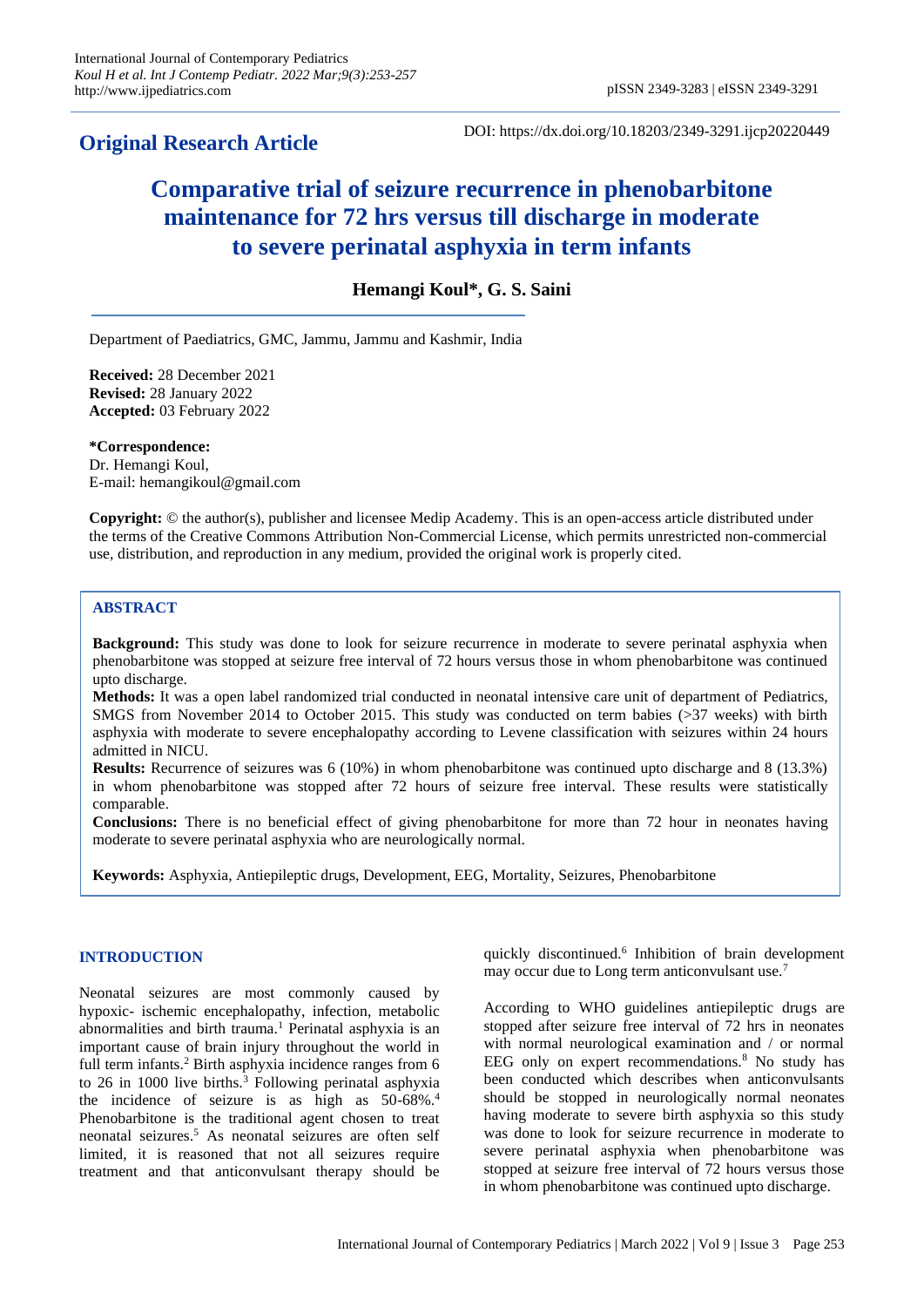#### **METHODS**

It was a open label randomized trial conducted in neonatal intensive care unit of department of pediatrics, SMGS from November 2014 to October 2015.

This study was conducted on term babies (>37 weeks) with birth asphyxia with moderate to severe encephalopathy according to Levene classification with seizures (clinically apparent seizures) within 24 hours admitted in NICU. Neonates were enrolled according to Neonatology Forum of India which suggested that birth asphyxia to be diagnosed when "baby has gasping and inadequate breathing or no breathing at 1 minute". Categorization was done according to Levene classification.

One hundred and twenty patients were enrolled in the present study. Term new born (>37 weeks) with birth Asphyxia with moderate to severe encephalopathy, on phenobarbitone who had remained seizure free for 72 hours and were neurologically normal at 72 hours were enrolled in the study. Term babies having congenital malformations, suspected intraventricular haemorrhage, meningitis, suspected sepsis, hypocalcemia and hypoglycemia were excluded. Informed written consent was obtained from the parent/guardian of the child. One hundred and twenty patients satisfying the above mentioned criteria were the subjects for the study and were randomized into two groups. Allocation was done by a web based random number sequence generator. Separate person who was not involved in the study generated the random sequence. Restricted randomization was done using variable sized blocks within each stratum. Allocation was concealed by placing the allocation sequence in opaque, temper proof sealed, serially numbered envelopes. In order to keep the number of patients equal in both groups, permuted block randomization was done. The eligible candidates who had seizures following perinatal asphyxia were started on phenobarbitone. The patients who remained seizure free for 72 hours and were neurologically normal based on Amiel-Tison protocol were then randomized to either group A (phenobarbitone stopped within 72 hrs) or group B (phenobarbitone continued upto discharge). Each group had 50 neonates with moderate asphyxia and 10 neonates with severe asphyxia.

Details of name, age, sex, weight, head circumference, and length were recorded on a pre structured proforma. Patency of airway, breathing and circulation were ensured based on standard guidelines. A cannula was secured and blood samples for blood sugar, serum calcium and other tests as indicated in that patient were drawn. Patient who had seizures following perinatal asphyxia were started on phenobarbitone. The patients who remained seizure free for 72 hours and were neurologically normal based on Amiel-Tison protocol were then randomized to either group. If neurological examination is not normal then phenobarbitone was continued after discharge, and baby re evaluated at age of 1 month and 3 months. In control group if child was seizure free for 72 hours and was neurologically normal phenobarbitone was continued upto discharge. In case group if child was seizure free for 72 hours and was neurologically normal phenobarbitone was stopped. We looked for seizure recurrence in both groups.

#### *Stastistical analysis*

The results obtained were analysed using computer software Microsoft Excel and Statistical package for social sciences (SSPS) version 10.0 for windows. Qualitative data was reported as percentages. Relationship between the two groups was evaluated using Chi-square test. Mean and standard deviation was calculated and reported for quantitative variables. The statistical difference in mean value was tested using student's 't' test. A p value of <0.05 was considered statistically significant.

#### **RESULTS**

50 neonates having moderate perinatal asphyxia and 10 neonates having severe perinatal asphyxia were enrolled in both groups. In moderate to severe perinatal asphyxia after seizure free interval of 72 hours it studied the seizure recurrence when phenobarbitone was stopped after 72 hours of seizure free interval and in those whom phenobarbitone was continued upto discharge.

#### **Table 1: Enrollment details.**

|                               | <b>Group A</b>   | <b>Group B</b>   | P value |  |
|-------------------------------|------------------|------------------|---------|--|
| Age at<br><b>Admission</b>    | $3.34 \pm 2.93$  | $2.39 \pm 2.01$  | 0.068   |  |
| Male<br>gender                | 36               | 44               |         |  |
| <b>Female</b><br>gender       | 24               | 16               | 0.121   |  |
| Weight at<br>birth            | $2.84 \pm 0.298$ | $2.76 \pm 0.271$ | 0.121   |  |
| <b>NVD</b>                    | 35               | 42               | 0.183   |  |
| <b>LSCS</b>                   | 25               | 18               |         |  |
| Age at<br>onset of<br>seizure | $4.28 \pm 1.70$  | $3.90 \pm 2.03$  | 0.279   |  |
| Apgar<br>score at 1<br>minute | 4.2              | 3.9              | 0.158   |  |
| Apgar<br>score at 5<br>minute | 6                | 5.8              | 0.195   |  |

The mean age of admission was 3.34±2.93 in Group A (phenobarbitone stopped after seizure free period of 72 hrs) and the mean age in group B (phenobarbitone continued till discharge) was 2.39±2.01. It was comparable between the two Groups. There were more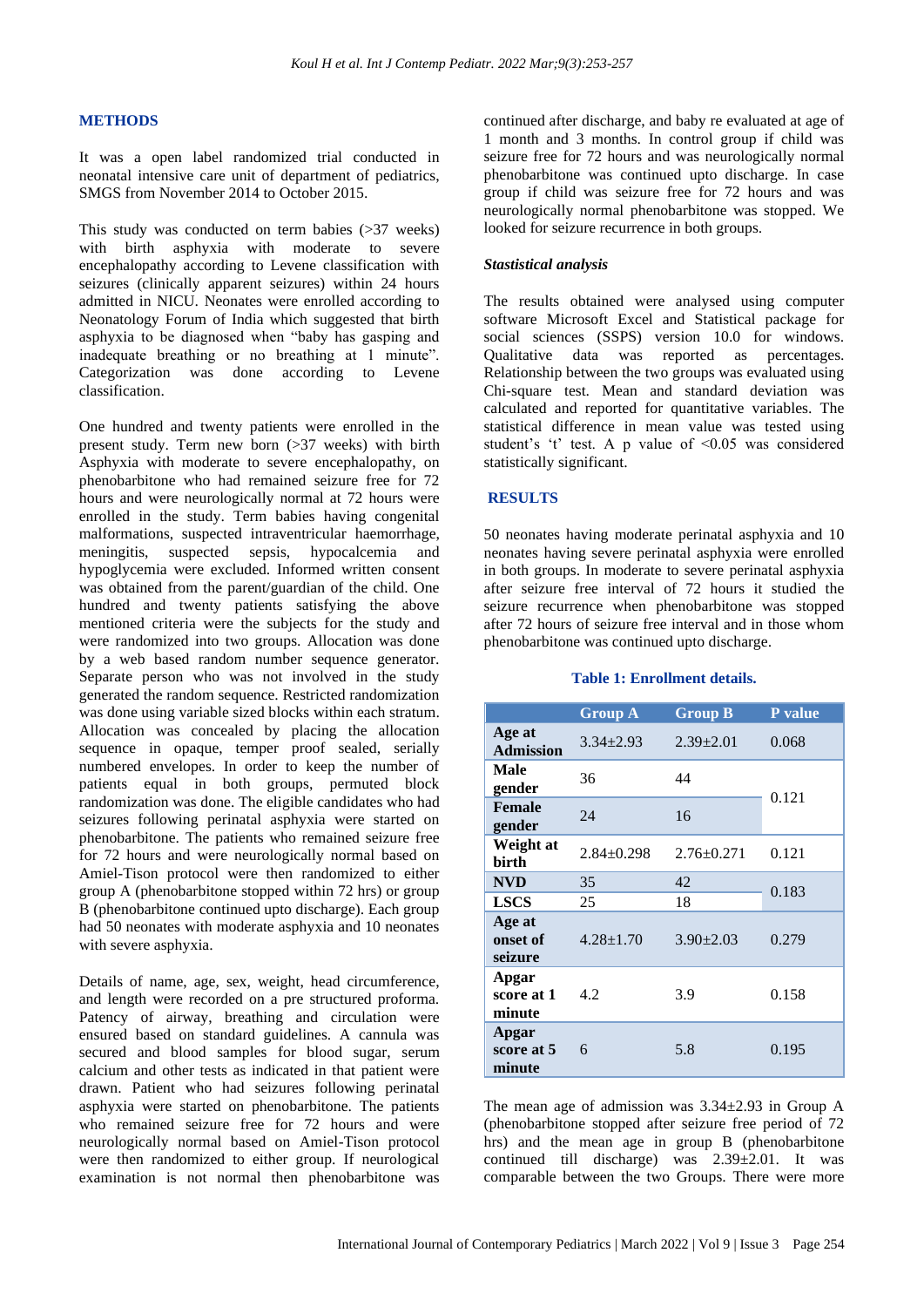males in group B 44 (73.3%) as compared to group A 36 (60%). There were more females in group A 24 (40%) as compared to group B 16 (26.7).

#### **Table 2: Comparison based on recurrence of seizure in two groups (moderate asphyxia).**

| <b>Recurrence</b> | <b>Group A</b> |               | <b>Group B</b> |               |       |
|-------------------|----------------|---------------|----------------|---------------|-------|
| of Seizure        | No.            | $\frac{0}{0}$ | No.            | $\frac{0}{0}$ | value |
| Yes               |                |               |                |               |       |
| No                | 16             |               | 46             |               |       |
| <b>Total</b>      | ۱U             | 1 ( ) ( )     | 50             | (1)           |       |

#### **Table 3: Comparison based on recurrence of seizure in two groups (severe asphyxia).**

| <b>Recurrence</b> | <b>Group A</b> |               |    | <b>Group B</b> |       |
|-------------------|----------------|---------------|----|----------------|-------|
| of seizure        | No             | $\frac{0}{0}$ | No | $\frac{0}{0}$  | value |
| Yes               |                | 20            |    |                |       |
| No                |                | 80            |    | 60             | 0.629 |
| <b>Total</b>      |                | ۱ω            |    | 100            |       |

#### **Table 4: Comparison based on recurrence of seizure in two groups.**

| <b>Recurrence</b> | <b>Group A</b> |               | <b>Group B</b> |               |       |
|-------------------|----------------|---------------|----------------|---------------|-------|
| of seizure        | No.            | $\frac{0}{0}$ | No.            | $\frac{0}{0}$ | value |
| Yes               |                | 10            |                | 13.3          |       |
| No                | 54             | 90            | 52             | 86.7          | 0.569 |
| Total             |                |               |                | 100           |       |

The difference between the two groups was statistically comparable. The number of neonates of weight 2.5 to 3 kg which were taken in group A were 51 (85%) and group B were 54 (90%). Number of neonates of weight 3.1 to 3.5 kg which were taken in group were A 9 (15%) and group B were 6 (10%). Mean weight of group A (2.84 kg) and group B (2.76 kg) was statistically comparable. Mean Apgar score at 1 minute in Group A was (4.2) and Group B (3.9) which was statistically comparable. Mean Apgar score at 5 minute in Group A (6.0) and Group B (5.8) was statistically comparable in two groups (Table 1).

In moderate perinatal asphyxia seizure recurrence was observed in 4(8%) out of 50 patients who received phenobarbitone till discharge. In neonates whom phenobarbitone was stopped after 72 hours of seizure free interval seizure recurrence was noted in 4(8%) out of 50 neonates. These results were statistically comparable (Table 2).

In severe perinatal asphyxia seizure recurrence was observed in 2 (20%) out of 10 neonates who received phenobarbitone till discharge. In neonates whom phenobarbitone was stopped after 72 hours of seizure free interval seizure recurrence was observed in 4 (40%) out of 10 neonates. Recurrence of seizures was 6 (10%) in whom phenobarbitone was continued upto discharge and 8 (13.3%) in whom phenobarbitone was stopped after 72 hrs of seizure free interval. These results were statistically comparable (Table 3).

In this study it was concluded that the seizure recurrence in neonates whom phenobarbitone was continued upto discharge was similar to those neonates in whom phenobarbitone was stopped after 72 hours of seizure free interval (Table 4).

Hence, it was concluded that there is no beneficial effect of giving phenobarbitone for more than 72 hour in neurologically normal neonates having moderate to severe perinatal asphyxia as there is no effect on seizure recurrence and neurodevelopment outcome.

#### **DISCUSSION**

The number of subjects in the present study was 120, which is comparable to the cohort of 120 neonates by Gilman et al, 115 subjects by Pathak et al and 146 neonates in Kwon et al et al.<sup>9-11</sup> This study was done in both inborn and outborn neonates similar to study conducted by Ghrepelli et al and Hellstrom et al.<sup>12,13</sup> In the present study only term babies >37 weeks of age were included. It was similar to study conducted by Painter et al in which term and near term infants were included, Hall et al and Yin et al in which term infants were taken.14-16 Whereas in the Gilman et al, Hellstrom et al and Velaphi et al both term and preterm infants were included. $9,13,17$ 

The present study is a prospective study conducted on term infants having moderate to severe perinatal asphyxia. The study conducted by Kwon et al and Carli et al were retrospective studies. $11,17$ 

In the present study only clinically apparent seizures were given anticonvulsants and seizure recurrence were also noticed in the form of any clinically apparent seizures which is similar to the study conducted by Pathak et al where clinically apparent seizures were included in the study similar to the present study. In a study by Painter et al and Castro et al only EEG confirmed seizures were included.10,14,18

In the present study only seizures due to perinatal asphyxia were included in the study all other causes were ruled out. In study conducted by Donn et al, Daljit et al and Velaphi et al only neonates who had seizures due to perinatal asphyxia were included in the study similar to the present study.17,19,20 In study carried out by Scarpa et al, Ghrepelli et al and Hellstrom et al neonates were included who had seizures irrespective of the etiology of the seizures. $12,13,21$  No study was conducted in which phenobarbitone was stopped at 72 hours of seizure free interval and in which development was assessed upto 3 months of age.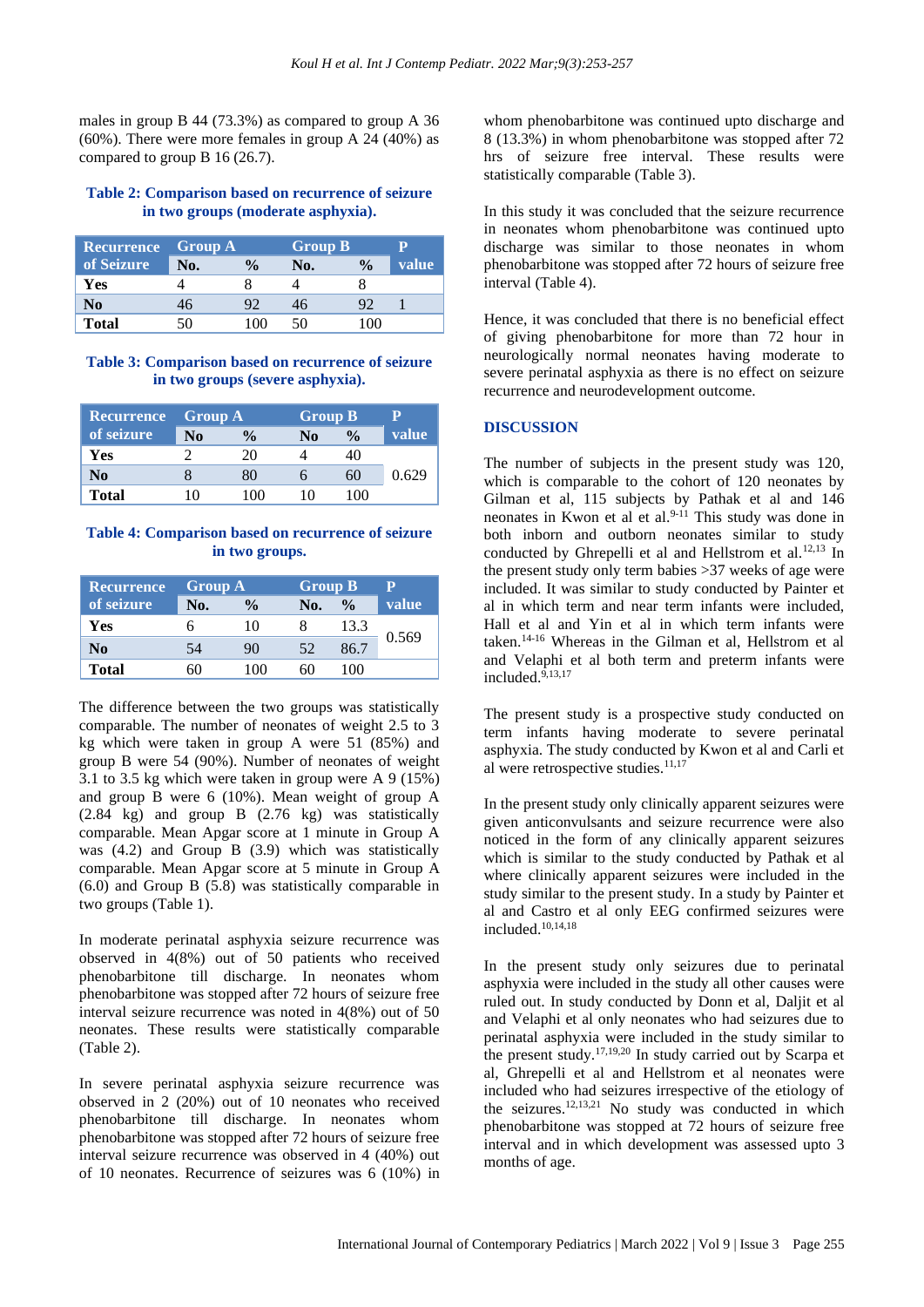There were 6 (10%) patients who had seizure recurrence when phenobarbitone was continued upto discharge. There were 8 (13.3%) patients who had seizure recurrence in patients in whom phenobarbitone was stopped after 72 hours of seizure free interval. The result was statistically comparable so there was no difference in recurrence of seizure in neurologically normal neonates once seizures were controlled for past 72 hours. It was similar to the study conducted by Kwon et al in which study phenobarbital prophylaxis did not improve seizure recurrence.<sup>11</sup>

In the study conducted by Hellstrom et al it was concluded that despite the short duration of antiepileptic treatment (median 4.5 days), only 8.3% of patients had seizure recurrence during their first year of life which is comparable to the present study.<sup>13</sup> But in this study all type of seizures were included irrespective of etiology of seizures. In the present study only seizures due to perinatal asphyxia were included in the study but only clinically apparent seizures were included. In the present study background EEG signals were not recorded due to non availability of equipment, so the results are difficult to compare with this study.

The seizures in the present study were diagnosed only clinically. However, Mizrahi and Kellaway have suggested that diagnosis of seizures may be inaccurate without EEG confirmation.<sup>22</sup> Murray et al have demonstrated that only 1/3rd of neonatal EEG seizures display clinical signs and rest 2/3rd of these clinical manifestations are unrecognized by experienced neonatal staff.<sup>23</sup> Hence, in recognition and management of neonatal seizures, clinical diagnosis is not enough. Most authorities recommend electrical control of seizure using 24-hour video-EEG, but neither the machine nor cerebral function monitoring (CFM), or the specialist interpreters are readily available. Mizrahi and Kellaway have reported that subtle seizures in term and near term neonates have only inconsistent association with EEG seizure activity in as many as 85% of infants.<sup>22</sup>

A study conducted by Pharm et al a comparison of reports indicated no difference in seizure recurrence rates when anticonvulsants were stopped early in the neonatal period or when treatment was given longer, even in the high-risk group.<sup>24</sup> This is comparable to the present study in which no difference in neurological outcome obtained in the two groups whether phenobarbitone was continued up to discharge or when phenobarbitone was stopped after 72 hours of seizure free interval. In a study by Hellstrom et al fifty eight of 283 (4.5%) neonates in tertiary level neonatal intensive care had seizures.<sup>13</sup> Seizure recurrence was present in only three cases (8.3%) one infant receiving prophylaxis, one treated for 65 days, and in one infant treated for six days. Owing to the small number of infants with seizure recurrence, no clinical features could be specifically related to an increased risk of subsequent seizures. In present study in moderate perinatal asphyxia seizure recurrence was observed in 4(8%) out of 50 patients who received phenobarbitone till discharge and in severe perinatal asphyxia seizure recurrence was observed in 2 (20%) out of 10 neonates who received phenobarbitone till discharge.

#### *Limitations*

This study was done by open label trial, no blinding was done so risk of bias. In this study only clinically apparent seizures were included. In this study only 120 patients were enrolled out of which 60 were in moderate and 60 in severe perinatal asphyxia group which is a small sample size.

#### **CONCLUSION**

In this study it was concluded that the seizure recurrence in neonates whom phenobarbitone was continued upto discharge was similar to those neonates in whom phenobarbitone was stopped after 72 hours of seizure free interval. The mortality was comparable in neonates in whom phenobarbitone was continued upto discharge to those in whom phenobarbitone was stopped after seizure free interval of 72 hours. Hence, it was concluded that there is no beneficial effect of giving phenobarbitone for more than 72 hour in neurologically normal neonates having moderate to severe perinatal asphyxia as there is no effect on seizure recurrence and neurodevelopment outcome.

*Funding: No funding sources Conflict of interest: None declared Ethical approval: The study was approved by the Institutional Ethics Committee*

#### **REFERENCES**

- 1. Clancy RR. Summary proceedings from the neurology group on Neonatal seizures. Europe PMC. 2006;117(3pt2):S23-7.
- 2. Evans DJ, Levene M, Tsakmakis M. Anticonvulsants for preventing mortality and morbidity in full term newborns with perinatal asphyxia. Cochrane Database of Systematic Reviews. 2007;3:CD001240.
- 3. Bhutta ZA. Paediatrics in the Tropics. Manson's Tropical Infectious Diseases. 2014;1197-1214.e2.
- 4. Sankar JM, Agarwal R, Deorari A, Paul VK. Management of neonatal seizures. Indian journal of paediatrics. 2010;77:1129-35.
- 5. Clancy RR. Summary proceedings from the neurology group on Neonatal seizures. Europe PMC. 2006;117(3pt2) S23-7.
- 6. Bartha AI, Shen J, Katz KH, Rebecca E. Mischel, Katherine R. Yap, JudithA.Ivacko, Ena M.Andrews, Donna M, Ferriero, Laura R, Ment, Faye S. Silverstein Neonatal seizures: multicenter variability in current practices. Pediatric Neurology. 2007;37 85-90.